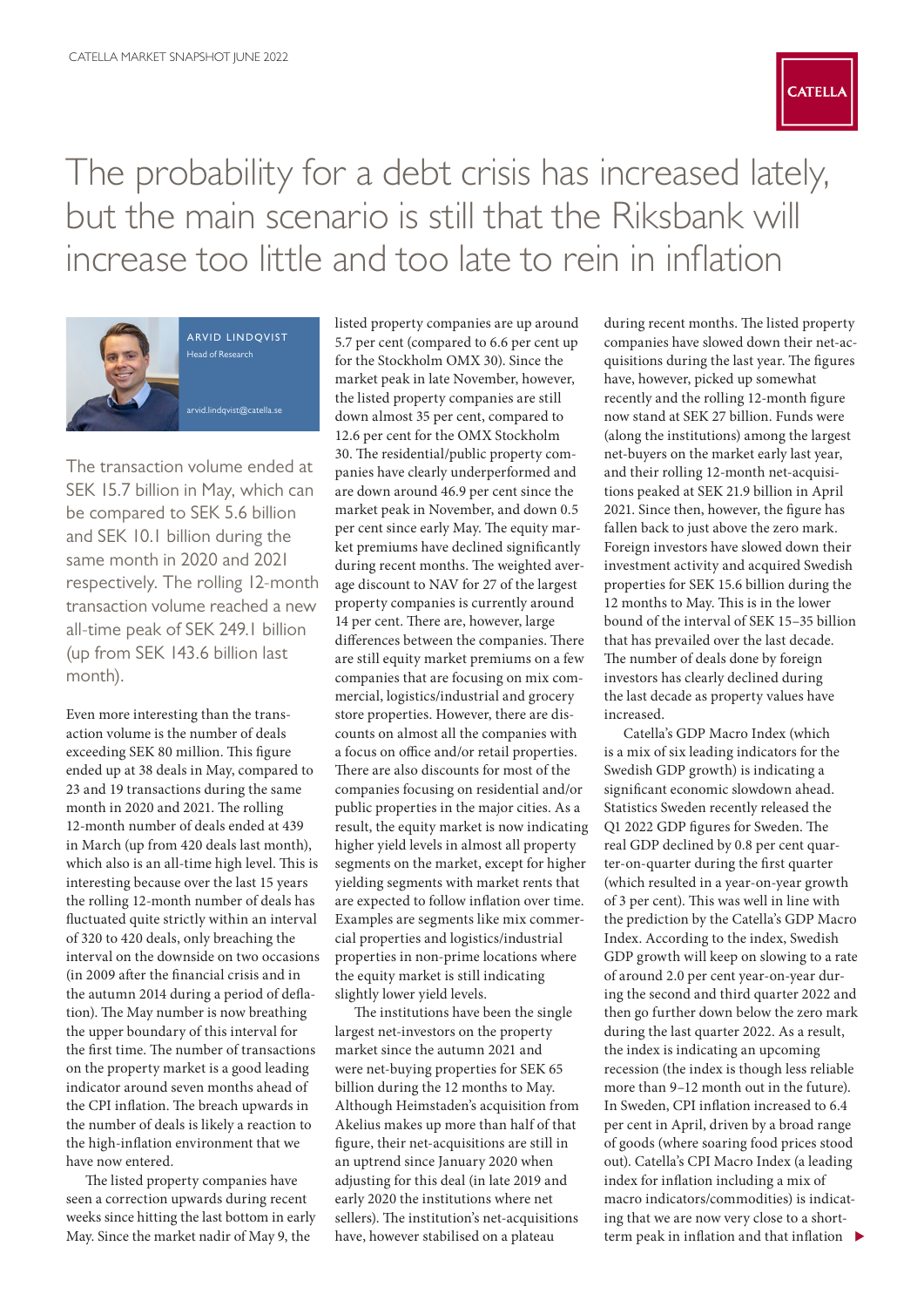will temporarily fall back towards 2–3 per cent during the summer/autumn 2022 (mainly due to falling year-on-year increases in several commodity prices). After that, the index is indicating higher inflation again (as with the GDP index, however, the index is less reliable this far out in the future). It is, however, important to notice that the model does not include indicators that mirrors the supply chain bottlenecks. It is always a risk that bottlenecks will worsen again during coming months due to the Ukraine war and the coronavirus development. Looking at the development in the USA, CPI inflation fell back slightly in April to 8.3 per cent from the 40-year peak level of 8.5 per cent in March. Looking at the personal consumption expenditures price index (which is the inflation measure preferred by the Fed), month-on-month increases are starting to fall back now. However, in the USA, the inflation pressure is to large extent demand driven and there is already an ongoing wage/price spiral evident in the economy. Eurozone inflation soared to a record of 8.1 per cent in the 12 months to May (up from 7.4 per cent in April). The inflation is widespread among goods and services, but the main underlying culprit is energy. The EU is a major energy importer (contrary to the USA, which has major coal, oil, and gas assets) and is therefore very sensitive to the war in Ukraine and the sanctions against Russia. The European domestic demand is much weaker, and the high inflation is hampering real wage growth and household consumption. Add to this that the ECB has become significantly more hawkish lately and expectations of a 50-basis points rate hike has increased lately.

The monetary support was massive in 2020–2021. Six of the major central banks (the Fed, ECB, BoJ, BoE, PBoC and the Riksbank) increased their combined balance sheet by USD 9.6 trillion during the 12 months following February 2020, almost in line with the increase of their combined balance sheet during the entire decade up to February 2020. This policy forced investors out on the risk scale and inflated assets prices like equities and property (there is a strong correlation between the aggregated central bank balance sheet and property and equity prices over the last decade). This process is now

reversing when liquidity is removed from the financial markets. The Fed is expected to start to shred USD 47 billion a month from its balance sheet from now on and jack it up to USD 95 billion a month later this year (from its USD 9 trillion balance sheet). In Europe, there is less upward pressure on wages and core inflation, which means that the ECB is likely to act later and less forcefully than the Fed (but market expectations are starting to shift in this aspect). Bank of China, on the other hand, is increasing their monetary stimuli due to the fast slow-down in economic growth. All in all, the year-on-year growth rate of combined balance sheet of the six central banks above has declined from USD 9.5 trillion in February 2021 to minus USD 33 billion in May 2022 and will likely fall significantly further below into negative territory during coming months.

The turnaround in the monetary policy has been instrumental for interest rates, both nominal and real rates. The Swedish 5-year swap rate has gone from 0.25 per cent in late August 2021 to 2.41 per cent now. The 3 months STIBOR rate has gone from the zero mark in March to 0.53 per cent now. However, the 10-year government bond yields have fallen back during recent weeks booth in the USA and in Sweden. In the USA, the 10-year government bond yield increased from below 1.6 per cent in January to a shortterm peak of 3.12 per cent in early May. In Sweden the 10-year government bond yield increased from just above the zero mark in December to 1.95 in early May. Since then, however, rates have declined again on the back of expectations of weakening economic growth (due to negative real income growth and hawkish central banks). The problem for the property market, however, is that the lion share of the long-term interest rate increases up until early May was due to increasing real interest rates. The 30-year US inflation linked bond yield (TIPS) increased from about -0.60 per cent in December to almost 0.70 per cent in early May. This massive 130 basis-point-increase has been a real game change for the property market and is a major reason behind the huge sell off on the equity market. The rate decline during recent weeks has been positive for the property sector (and there has been a recovery on the equity market). However,

everything is not that positive. The longterm real interest rate has been stable during recent weeks and remained on a plateau of around 0.70 per cent. Instead, the lower interest rates have been driven by lower inflations expectations. The US 10-year break even inflation has declined by around 35 basis points since late April. One important reason behind this is likely that the Fed is now starting quantitative tightening (i.e., selling off assets on their balance sheet). The Fed is one of the major owners on the TIPS market (it owns a fifth of the outstanding debt). The market is now expecting that the Fed will shrink its balance sheet, and this is pulling up real bond yields.

Credit spreads on the bond market have increased significantly lately, and this is also the case for the listed property companies. Banks have also become significantly less accommodative in their lending and Catella's credit market indicator (CREDI) has dropped from 44.6 to 27.5 during the last quarter. A large part of this drop has probably occurred during the last 4–5 weeks. Less central bank stimuli, lower economic growth and more risk averse investors are now producing significantly higher credit spreads and the market participants believe that the situation will keep on deteriorating during at least the coming quarter (according to the forward-looking sub-index in the CREDI survey). Central banks will not be able to reduce credit spreads as they did during the coronavirus pandemic due to the high inflation. However, they will not let credit spreads increase out of control either as this would jeopardise financial stability and create a credit crunch.

The transaction volume on the Swedish property market has been in an uptrend since mid-2018 and is now at an absolute historic peak. Both the number of deals and the average deal size is historical highs. In the short term, lower economic growth, less central banks liquidity and high long-term real interest rates (compared to the last years) are now taking its toll on the transaction market. The effects are clear in ongoing processes, especially when it comes to building rights and low yielding properties where it is hard for buyers and seller to meet up. The market is, however, functioning quite well when it comes to higher yielding grocery store properties, well located